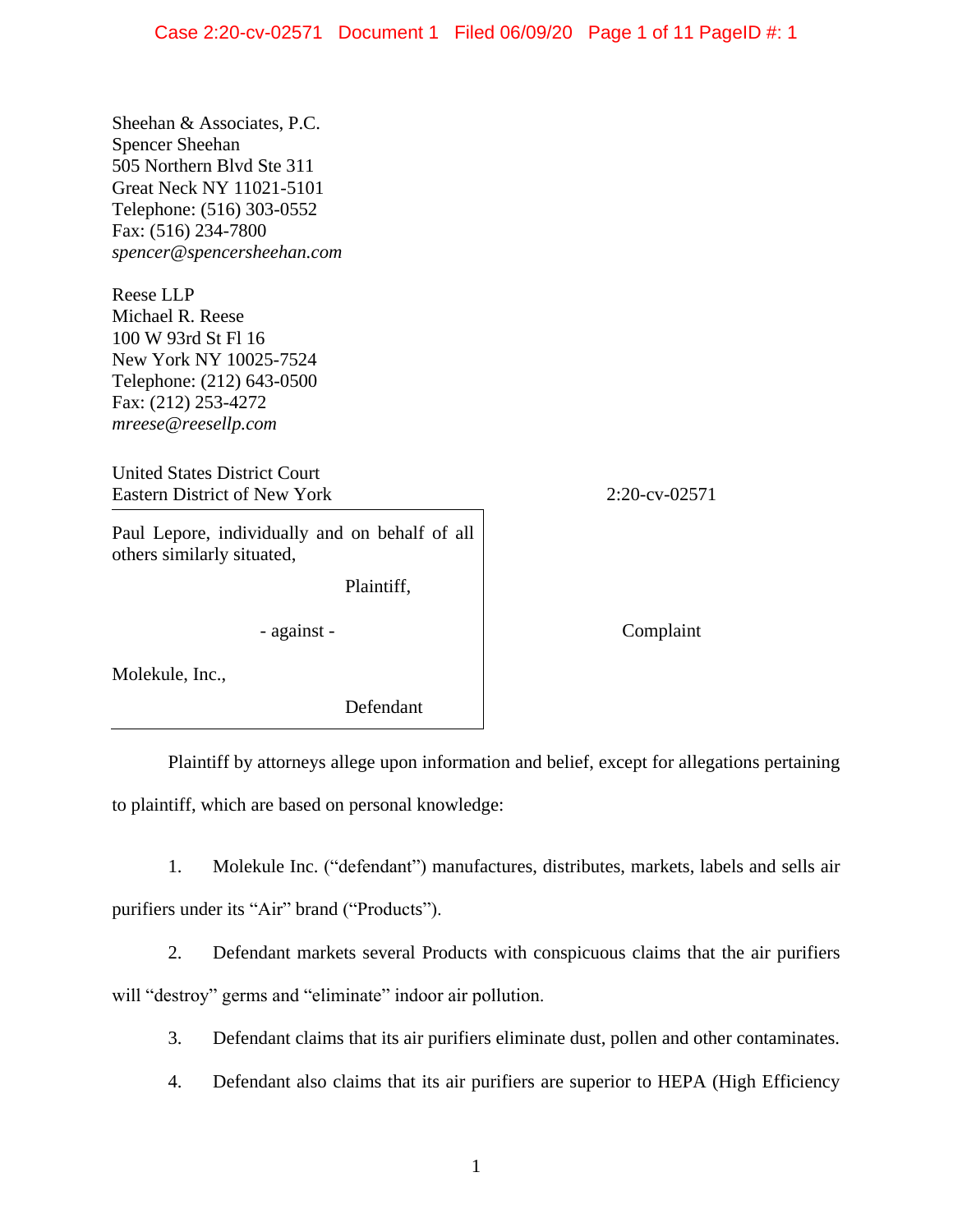Particulate Arresting) air purifiers for removing allergens from the home.



5. Indoor air pollution and air quality are a major concern for many consumers, particularly those with severe allergies or asthma.

6. There are a wide range of non-medical devices marketed directly to these consumers, including air purifiers.

7. Defendant markets and sells the Products as being highly effective at combating indoor air pollution and improving indoor air quality, claiming that the air purifiers will completely eliminate indoor air pollution.

8. Defendant's website advertises to consumers, "Until now, purifiers have attempted to collect pollutants on filters where they can multiply and release back into the air. Forget the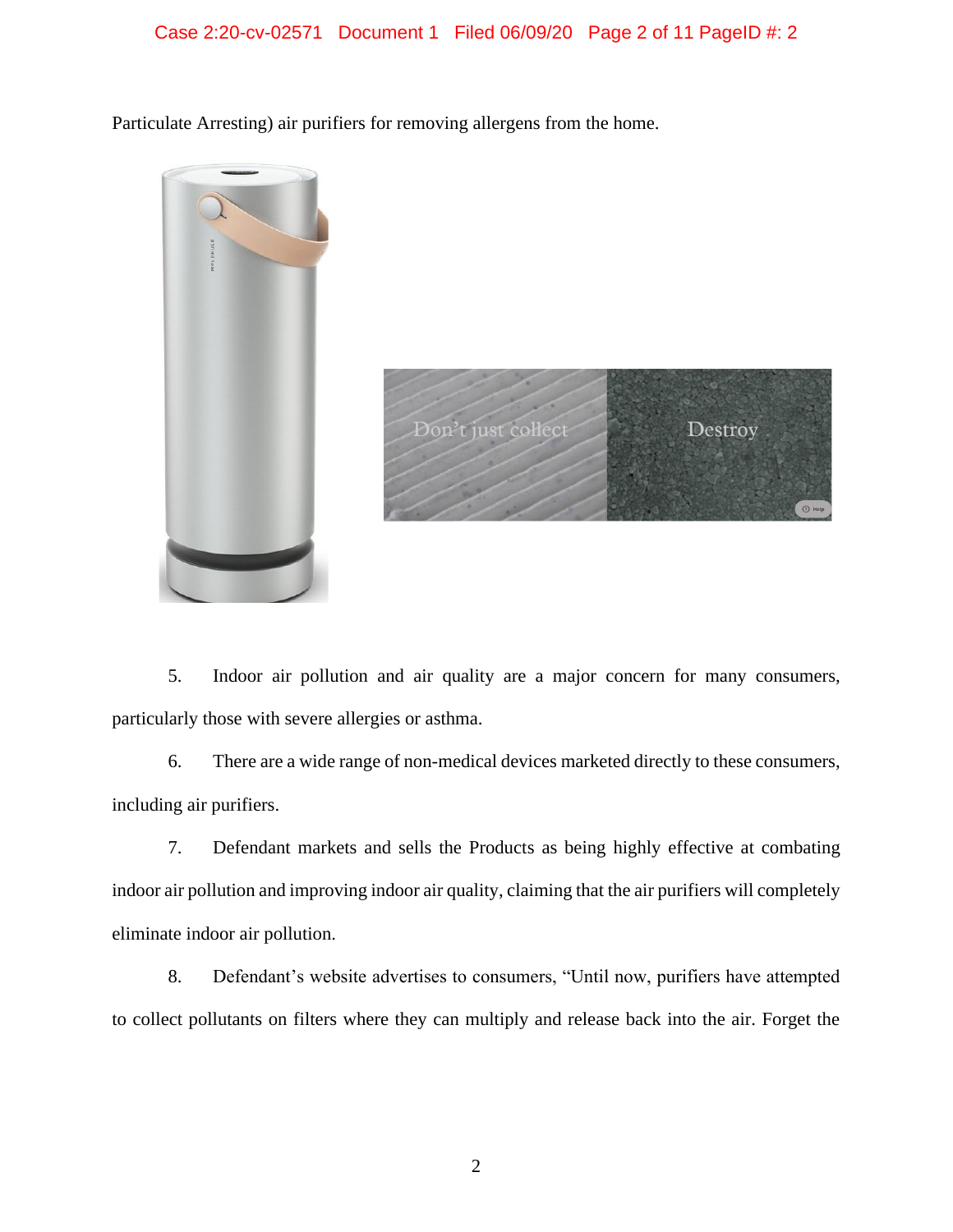#### Case 2:20-cv-02571 Document 1 Filed 06/09/20 Page 3 of 11 PageID #: 3

past. Destroy pollutants instead."<sup>1</sup>

9. Defendant's website has also claimed, "Finally, an air purifier that actually works … Until now, air purifiers have attempted to collect pollutants on filters where they can multiply and be released back into the air. Molekule's revolutionary nanotechnology destroys pollutants at the molecular level."<sup>2</sup>

10. Additionally, defendant sought to quantify the number of pollutants "destroyed:"

- "Destroys 3.4 million black mold spores in 50 minutes;"
- "Destroys 1 million allergens in 4 minutes;"
- "Destroys 3.4 million ms2 viruses in 2 minutes;" and
- "Destroys 3.7 million bacteria in 5 minutes."<sup>3</sup>

11. Defendant has also claimed its filter technology, PECO (photoelectrochemical oxidation), is superior to HEPA technology,

12. For example, defendant claimed, "Our scientifically proven nanotechnology outperforms HEPA filters in every category of pollutant from well-known allergens like dust, pollen, and pet dander to microscopic pollutants like mold, viruses, bacteria and gaseous chemicals."<sup>4</sup>

13. Defendant's Products do not remove impurities from the air to the extent advertised and fail to perform as represented.

14. Defendant's branding, advertising and packaging of the Product is designed to – and does – deceive, mislead, and defraud consumers.

4 *Id*.

<sup>1</sup> https://www.nytimes.com/wirecutter/wp-content/uploads/2020/02/Molekule-Case-Report-6314.pdf

<sup>2</sup> *Id*.

<sup>3</sup> *Id*.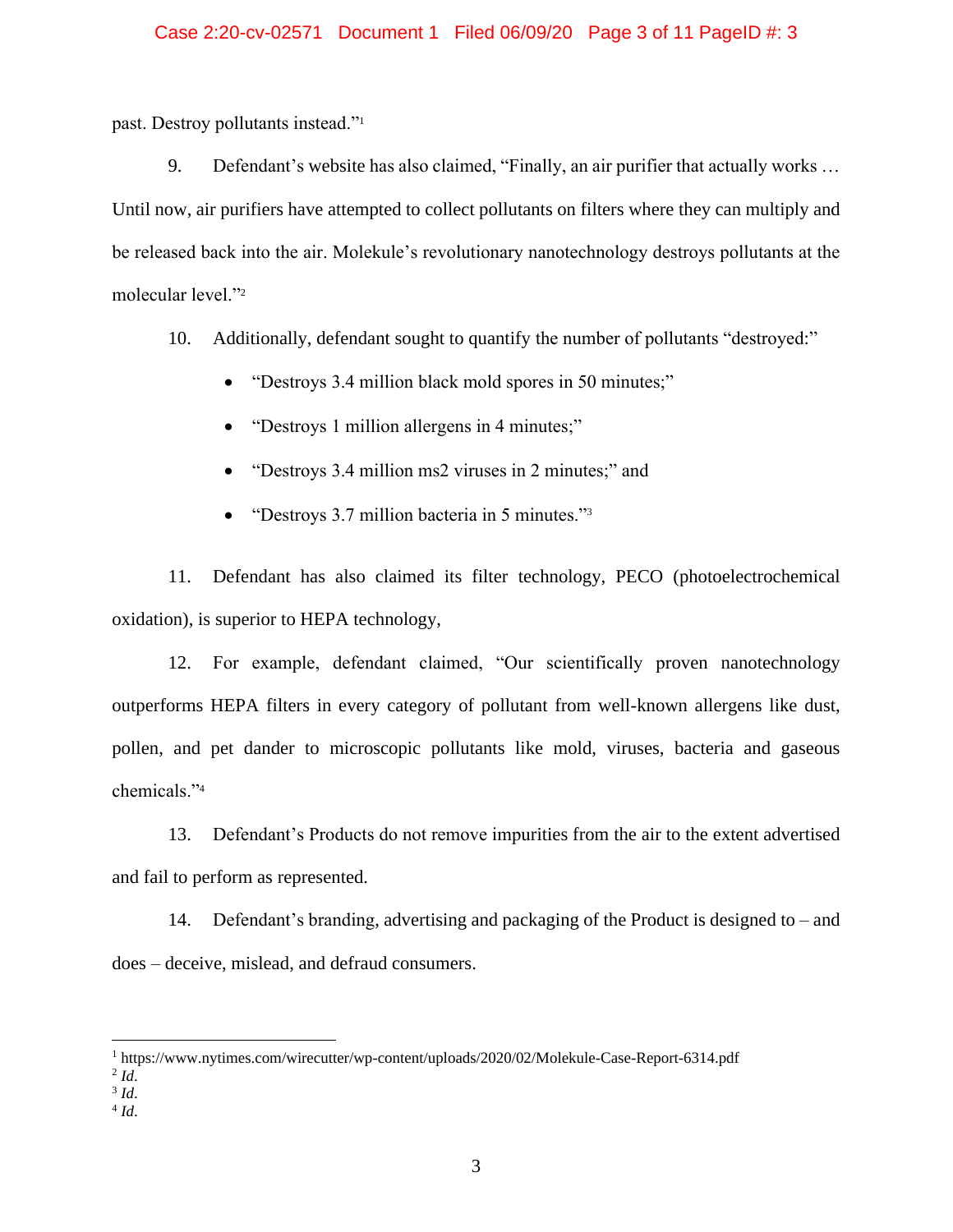#### Case 2:20-cv-02571 Document 1 Filed 06/09/20 Page 4 of 11 PageID #: 4

15. Defendant has sold more of the Products and at higher prices per unit than it would have in the absence of this misconduct, resulting in additional profits at the expense of consumers.

16. The marketing of the Product as being able to e.g. "destroy" pollutants and being of a higher quality than HEPA air purifiers has a material bearing on price or consumer acceptance of the Products because consumers are willing to pay more for such Products.

17. The value of the Product that plaintiff purchased and used was materially less than its value as represented by defendant.

18. Had plaintiff and class members known the truth, they would not have bought the Products or would have paid less for them.

19. The Product contains other representations which are misleading and deceptive.

20. As a result of the false and misleading labeling, the Product is sold at a premium price, approximately no less than \$799 for the Molekule Air Purifier, excluding tax, compared to other similar products represented in a non-misleading way.

#### Jurisdiction and Venue

21. Jurisdiction is proper pursuant to 28 U.S.C. § 1332(d)(2) (Class Action Fairness Act of 2005 or "CAFA").

22. Under CAFA, district courts have "original federal jurisdiction over class actions involving (1) an aggregate amount in controversy of at least \$5,000,000; and (2) minimal diversity[.]" *Gold v. New York Life Ins. Co.*, 730 F.3d 137, 141 (2d Cir. 2013).

23. The aggregate amount in controversy is more than \$5,000,000.00, exclusive of interests and costs.

24. This is a reasonable assumption because defendant's Products are sold across the country at a high price and the claims at issue have been made for several years.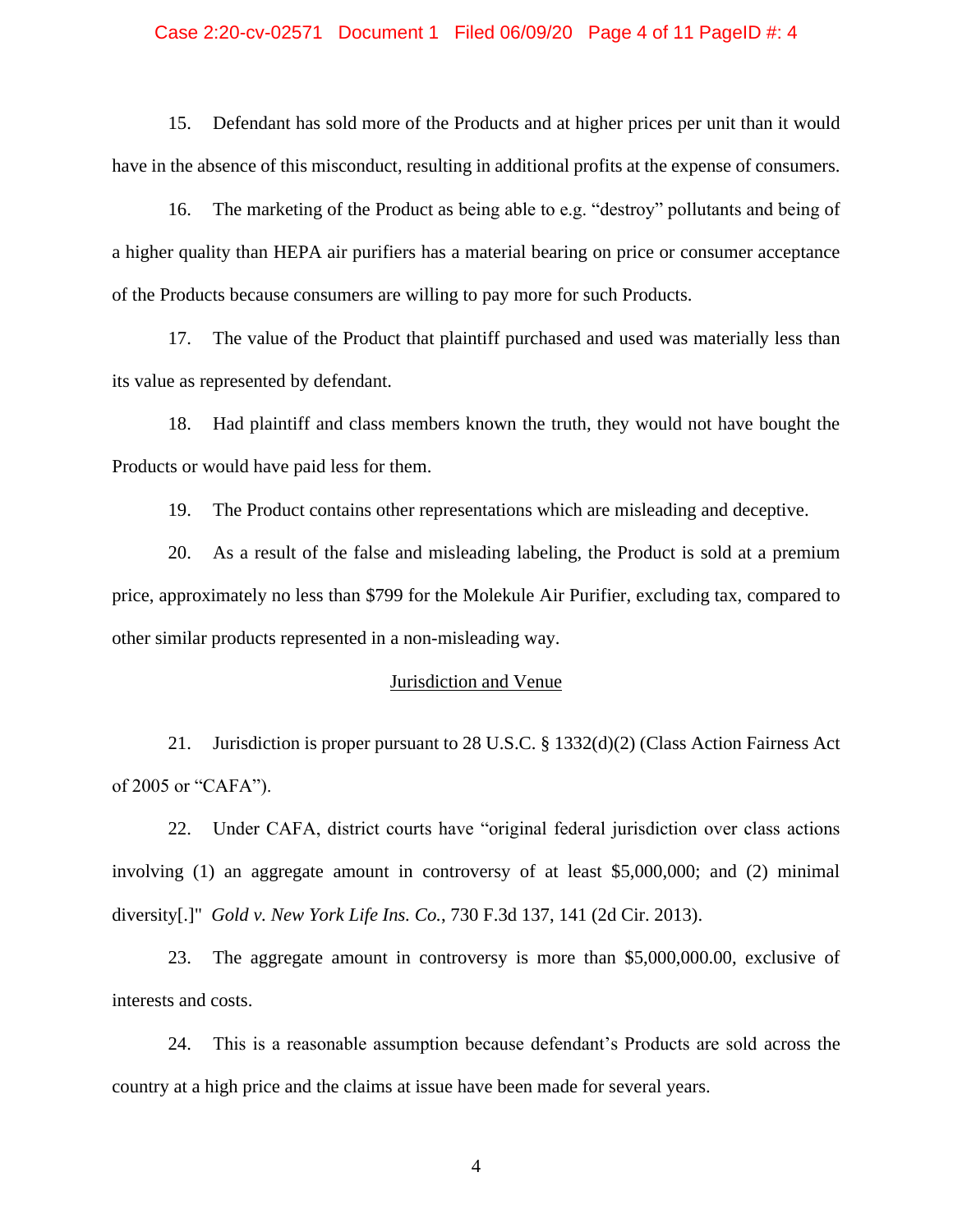#### Case 2:20-cv-02571 Document 1 Filed 06/09/20 Page 5 of 11 PageID #: 5

25. Plaintiff Paul Lepore is a citizen of New York.

26. Defendant is a Delaware corporation with a principal place of business in San Francisco, San Francisco County, California and is a citizen of California and upon information and belief, at least one member of defendant is not a citizen of New York.

27. This court has personal jurisdiction over defendant because it conducts and transacts business, contracts to provide and/or supply and provides and/or supplies services and/or goods within New York.

28. Venue is proper because plaintiff and many class members reside in this District and defendant does business in this District and State.

29. A substantial part of events and omissions giving rise to the claims occurred in this District.

#### Parties

30. Plaintiff Paul Lepore is a resident of Suffolk County, New York and a citizen of New York.

31. Defendant Molekule, Inc. is a Delaware corporation with a principal place of business in San Francisco, California, San Francisco County and at least one of its members reside in states other than New York.

32. During the relevant statutes of limitations, plaintiff purchased the Product in his district and States for personal use in reliance on the representations.

33. Plaintiff would not have purchased the Product had he been aware that some or all of the claims were not true and were misleading and inaccurate.

## Class Allegations

34. The classes will consist of all purchasers of the Product in New York and the other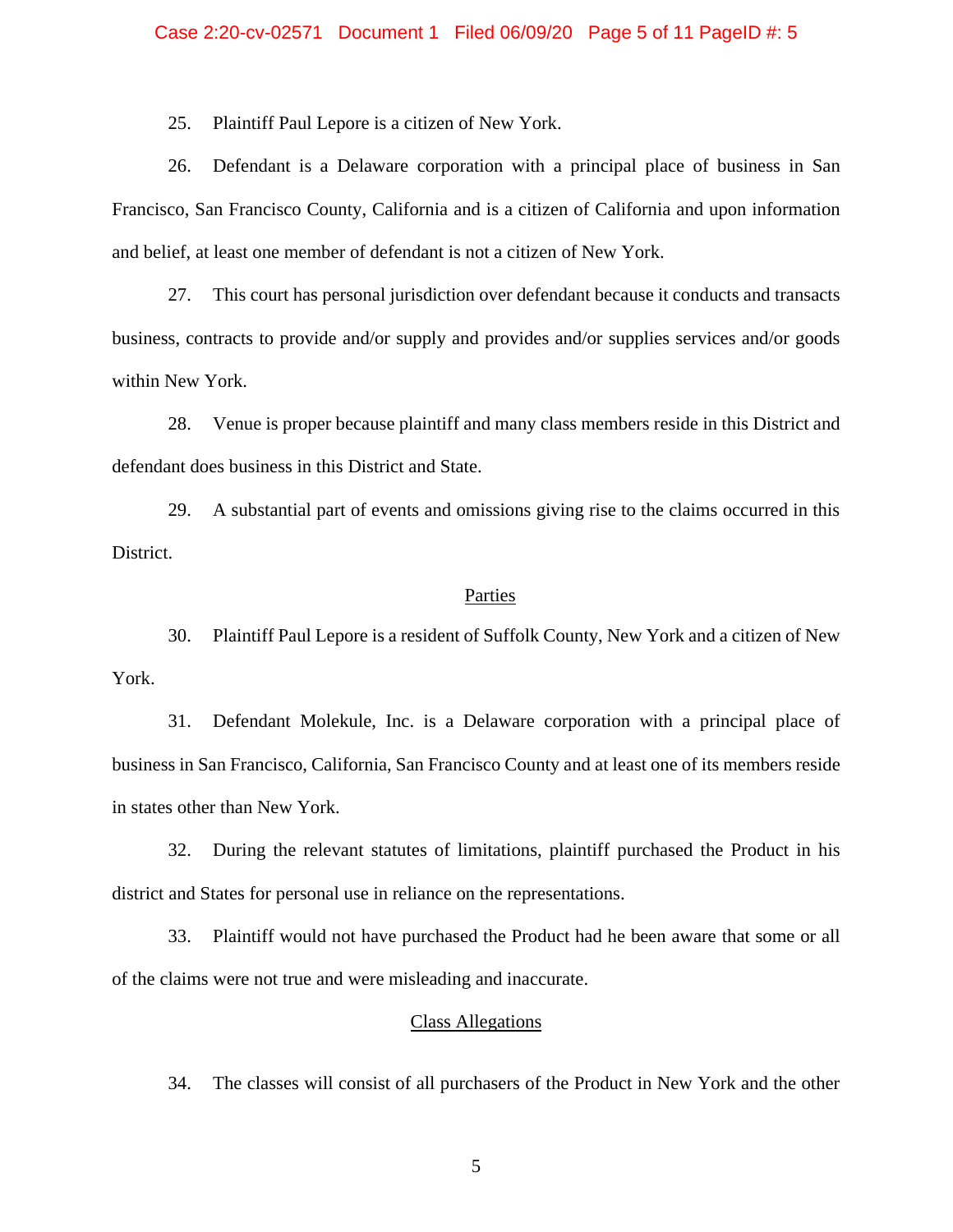#### Case 2:20-cv-02571 Document 1 Filed 06/09/20 Page 6 of 11 PageID #: 6

forty-nine (49) states during the applicable statutes of limitations and a national class where applicable.

35. Plaintiff will also seek a class under Rule 23(b)(2) for injunctive relief.

36. Common questions of law or fact predominate and include whether defendant's representations were and are misleading and if plaintiff and class members are entitled to damages.

37. Plaintiff's claims and basis for relief are typical to other members because all were subjected to the same unfair and deceptive representations and actions.

38. Plaintiff is an adequate representative because his interests do not conflict with other members.

39. No individual inquiry is necessary since the focus is only on defendant's practices and the class is definable and ascertainable.

40. Individual actions would risk inconsistent results, be repetitive and are impractical to justify, as the claims are modest relative to the scope of the harm.

41. Plaintiff's counsel is competent and experienced in complex class action litigation and intends to adequately and fairly protect class members' interests.

42. Plaintiff seeks class-wide injunctive relief because the practices continue.

## New York General Business Law ("GBL") §§ 349 & 350 (Consumer Protection Statute)

43. Plaintiff incorporates by reference all preceding paragraphs.

44. Plaintiff and class members desired to purchase and use indoor air purifiers which possessed the capabilities described by defendant.

45. Defendant's acts and omissions are not unique to the parties and have a broader impact on the public.

46. Defendant advertised and represented to consumers that the Products were more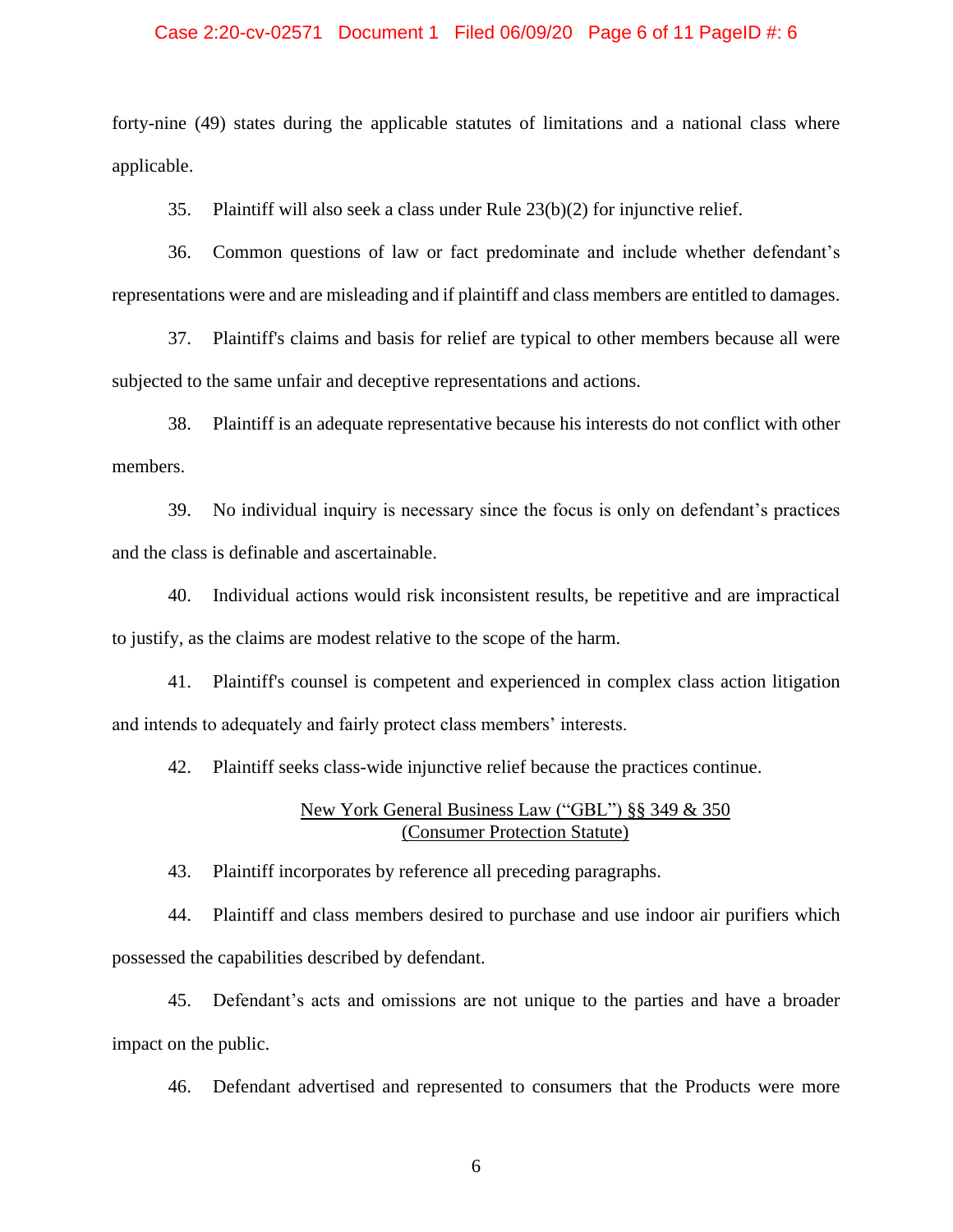#### Case 2:20-cv-02571 Document 1 Filed 06/09/20 Page 7 of 11 PageID #: 7

effective at eliminating airborne pollutants and allergens than the Products were, among other claims.

47. Plaintiff relied on the statements, omissions and representations of defendant, and defendant knew or should have known the falsity of same.

48. Plaintiff and class members would not have purchased the Products or paid as much if the true facts had been known, suffering damages.

#### Negligent Misrepresentation

49. Plaintiff incorporates by reference all preceding paragraphs.

50. Defendant advertised and represented to consumers that the Products were more effective at eliminating airborne pollutants and allergens than the Products were, among other claims.

51. Defendant had a duty to disclose and/or provide non-deceptive marketing of the Product and knew or should have known same were false or misleading.

52. Defendant is as a company which consumers placed great trust in, reinforced by the company name, "Molekule."

53. The representations took advantage of consumers' unflinching belief in "scientific" claims and their inability to cut through "data" to get to the truth.

54. Plaintiff and class members reasonably and justifiably relied on these negligent misrepresentations and omissions, which served to induce and did induce, the purchase of the Products.

55. Plaintiff and class members would not have purchased the Products or paid as much if the true facts had been known, suffering damages.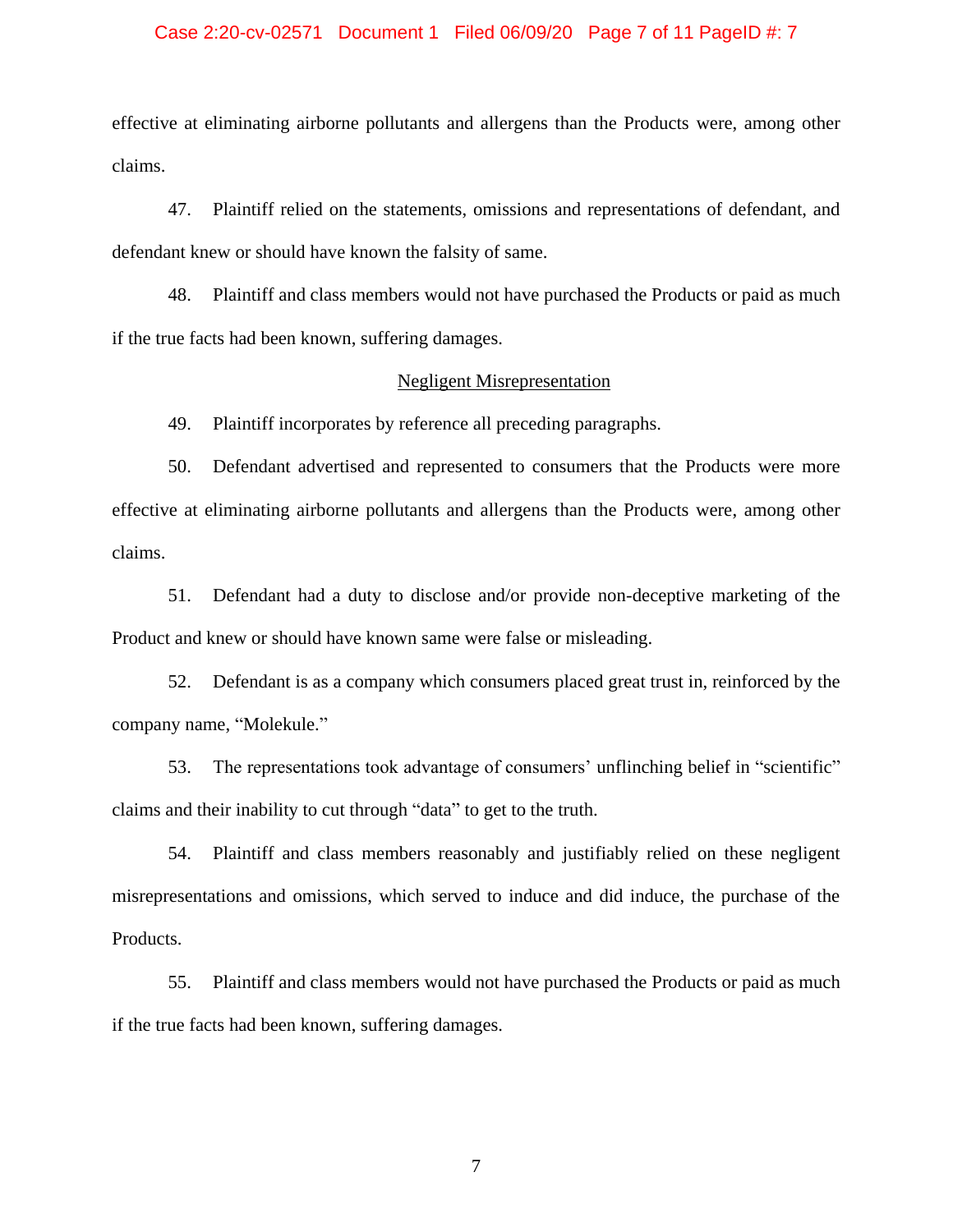#### Case 2:20-cv-02571 Document 1 Filed 06/09/20 Page 8 of 11 PageID #: 8

## Breaches of Express Warranty, Implied Warranty of Merchantability and Magnuson Moss Warranty Act, 15 U.S.C. §§ 2301, *et seq*.

56. Plaintiff incorporates by reference all preceding paragraphs.

57. The Products were manufactured, marketed, promoted and sold by defendant and warranted to Plaintiff and class members that they were capable of performing all of the functions they advertised, when they could not.

58. Defendant breached its duty to disclose and/or provide non-deceptive statements about the Products' capabilities.

59. This duty is based, in part, on defendant's outsized role in the market for indoor air purifiers.

60. Plaintiff provided or will provide notice to defendant, and to its agents, representatives and their employees.

61. Defendant received notice and should have been aware of these misrepresentations due to numerous complaints by consumers to its main office over the past several years.

62. The Products did not conform to their affirmations of fact and promises due to defendant's actions and were not merchantable.

63. Plaintiff and class members would not have purchased the Products or paid as much if the true facts had been known, suffering damages.

## Fraud

64. Plaintiff incorporates by reference all preceding paragraphs.

65. Defendant advertised and represented to consumers that the Products were more effective at eliminating airborne pollutants and allergens than the Products were.

66. Defendant's fraudulent intent is evinced by its knowledge that some or all of the claims it made were not supported.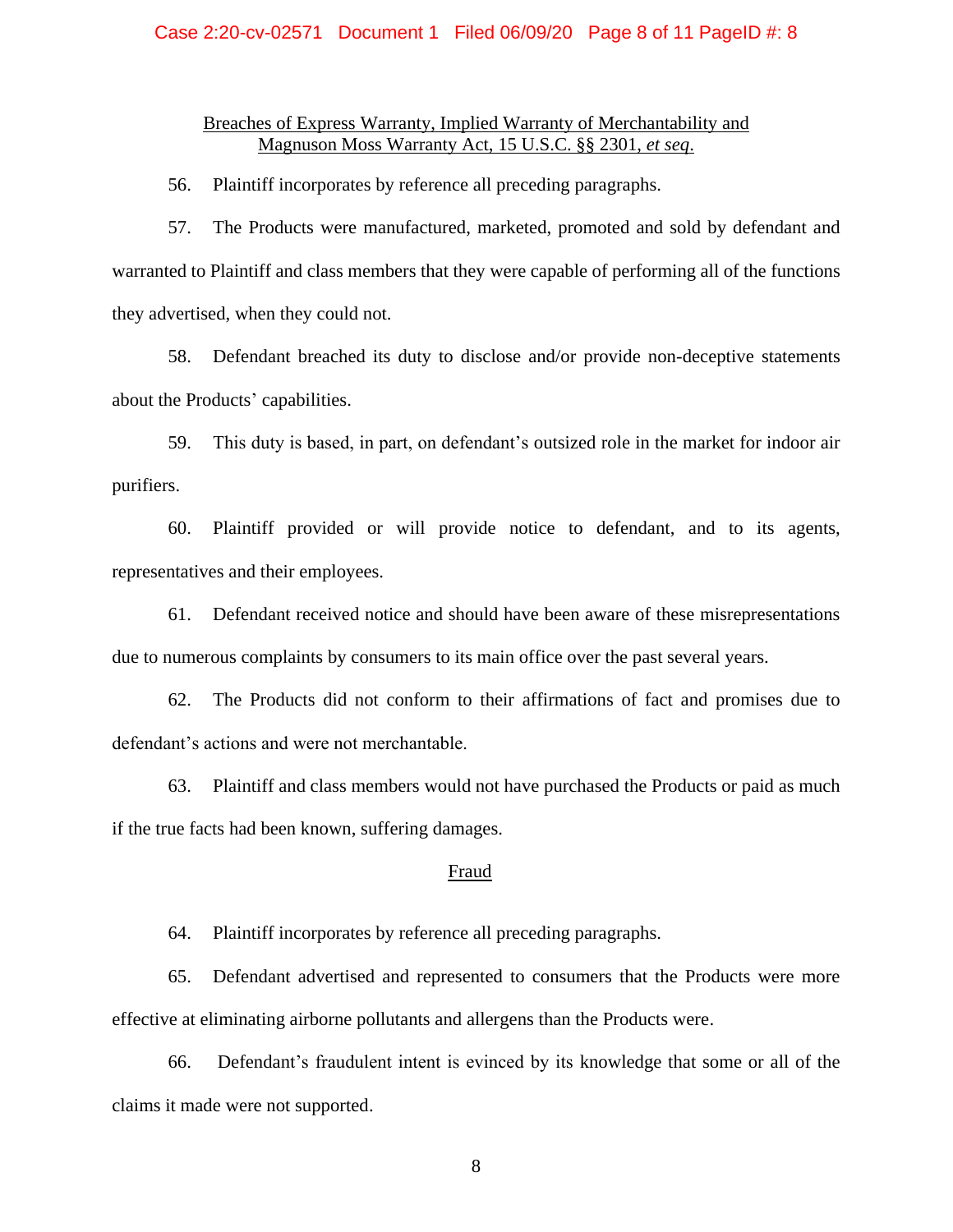#### Case 2:20-cv-02571 Document 1 Filed 06/09/20 Page 9 of 11 PageID #: 9

67. Plaintiff and class members would not have purchased the Products or paid as much if the true facts had been known, suffering damages.

#### Unjust Enrichment

68. Plaintiff incorporates by reference all preceding paragraphs.

69. Defendant obtained benefits and monies because the Product was not as represented and expected, to the detriment and impoverishment of plaintiff and class members, who seek restitution and disgorgement of inequitably obtained profits.

## Jury Demand and Prayer for Relief

Plaintiff demands a jury trial on all issues.

**WHEREFORE**, Plaintiff prays for judgment:

- 1. Declaring this a proper class action, certifying Plaintiff as representative and undersigned as counsel for the class;
- 2. Entering preliminary and permanent injunctive relief by directing defendant to correct the challenged practices to comply with the law;
- 3. Injunctive relief to remove, correct and/or refrain from the challenged practices and representations, restitution and disgorgement for members of the State Subclasses pursuant to the applicable laws of their States;
- 4. Awarding monetary damages and interest pursuant to the common law and other statutory claims;
- 5. Awarding costs and expenses, including reasonable fees for plaintiff's attorneys and experts; and
- 6. Other and further relief as the Court deems just and proper.

Dated: June 9, 2020

Respectfully submitted,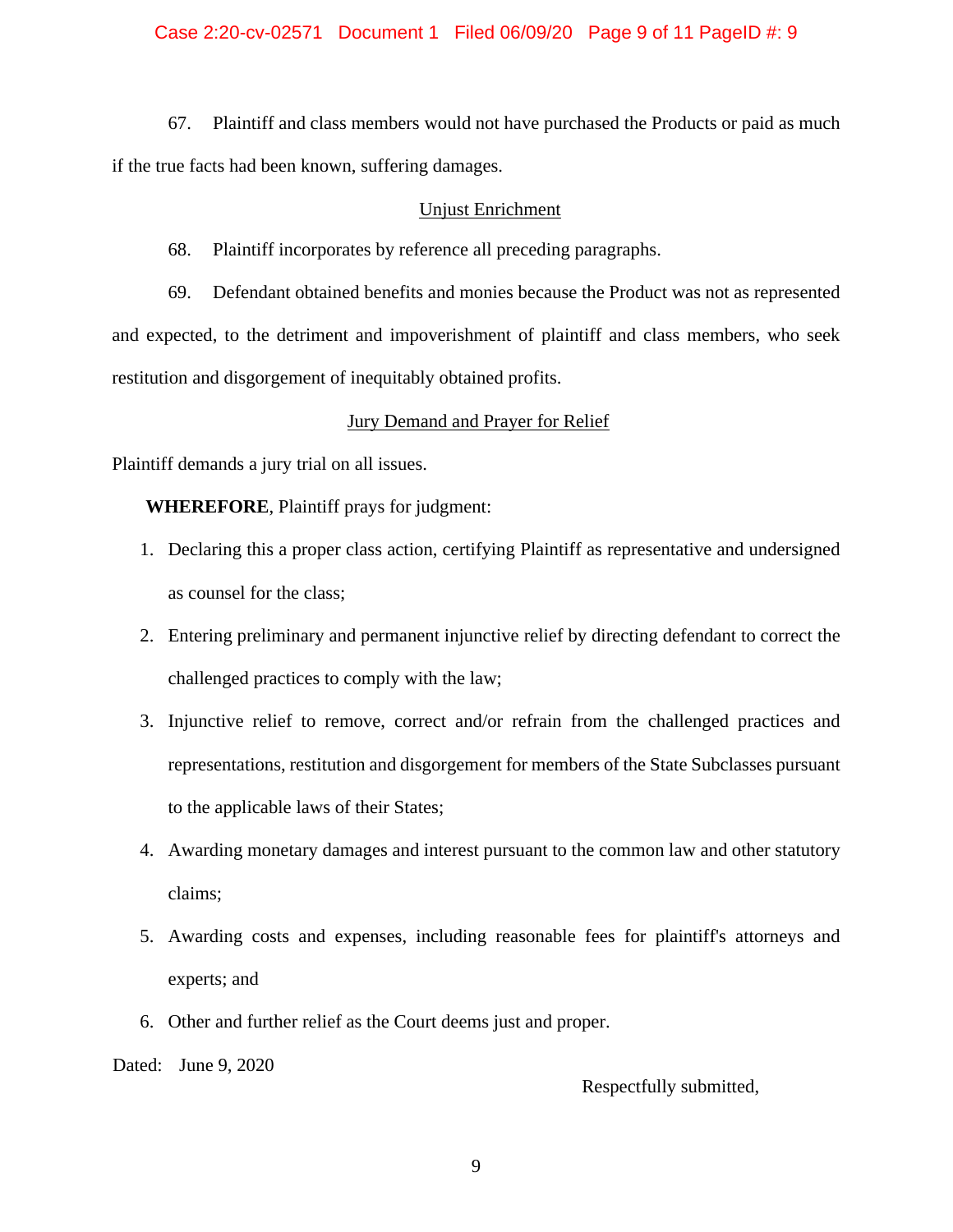## Case 2:20-cv-02571 Document 1 Filed 06/09/20 Page 10 of 11 PageID #: 10

Sheehan & Associates, P.C. /s/Spencer Sheehan Spencer Sheehan 505 Northern Blvd Ste 311 Great Neck NY 11021-5101 Tel: (516) 303-0552 Fax: (516) 234-7800 *spencer@spencersheehan.com* E.D.N.Y. # SS-8533 S.D.N.Y. # SS-2056

Reese LLP Michael R. Reese 100 W 93rd St Fl 16 New York NY 10025-7524 Telephone: (212) 643-0500 Fax: (212) 253-4272 *mreese@reesellp.com*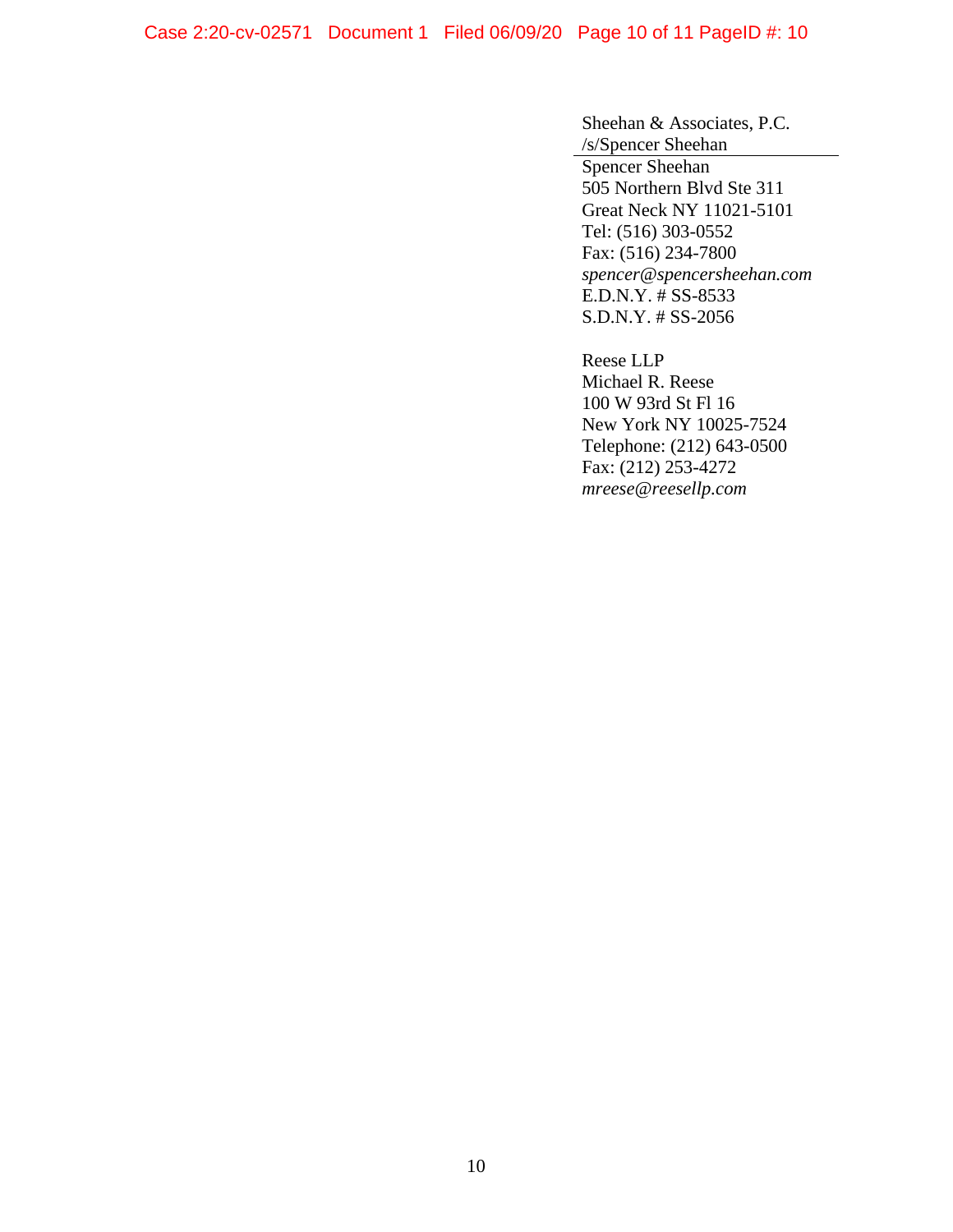2:20-cv-02571 United States District Court Eastern District of New York

Paul Lepore, individually and on behalf of all others similarly situated,

Plaintiff,

- against -

Molekule, Inc.,

Defendant

Complaint

Sheehan & Associates, P.C. 505 Northern Blvd Ste 311 Great Neck NY 11021-5101 Tel: (516) 303-0552 Fax: (516) 234-7800

Pursuant to 22 NYCRR 130-1.1, the undersigned, an attorney admitted to practice in the courts of New York State, certifies that, upon information, and belief, formed after an inquiry reasonable under the circumstances, the contentions contained in the annexed documents are not frivolous.

Dated: June 9, 2020

/s/ Spencer Sheehan Spencer Sheehan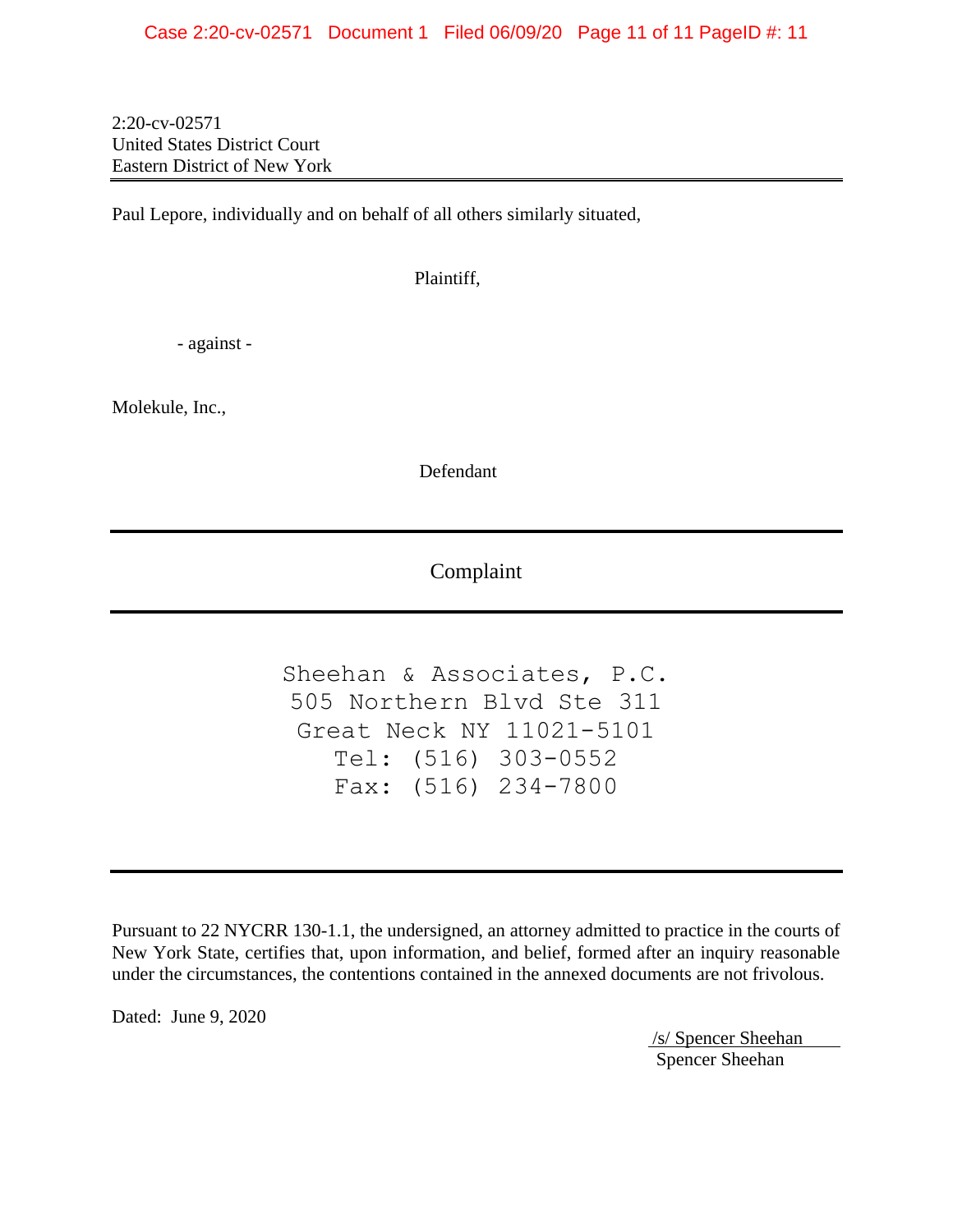# JS 44 (Rev. 02/19) **CIVIL COVER SHEET**

The JS 44 civil cover sheet and the information contained herein neither replace nor supplement the filing and service of pleadings or other papers as required by law, except as provided by local rules of court. This form,

| I. (a) PLAINTIFFS<br>Paul Lepore, individually and on behalf of all others<br>similarly situated                                                                                                                                                                                                                                                                                                                                                                                                                                                                                                                                                                                                      |                                                                                                                                                                                                                                                                                                                                                                                                                                                                                                                                                                                                                                                                                                                                  |                                                                                                                                                                                                                                                                                                                                                                                                                                                                                                                                                                                                                                                                                                                                                                                     | <b>DEFENDANTS</b><br>Molekule, Inc.                                                                                                                                                                                                                                                                                                                                                                                                                                   |                                                                                                                                                                                                                                                                                                                                                                                                                                                                                       |                                                                                                                                                                                                                                                                                                                                                                                                                                                                                                                                                                                                                                                                                                                       |  |  |
|-------------------------------------------------------------------------------------------------------------------------------------------------------------------------------------------------------------------------------------------------------------------------------------------------------------------------------------------------------------------------------------------------------------------------------------------------------------------------------------------------------------------------------------------------------------------------------------------------------------------------------------------------------------------------------------------------------|----------------------------------------------------------------------------------------------------------------------------------------------------------------------------------------------------------------------------------------------------------------------------------------------------------------------------------------------------------------------------------------------------------------------------------------------------------------------------------------------------------------------------------------------------------------------------------------------------------------------------------------------------------------------------------------------------------------------------------|-------------------------------------------------------------------------------------------------------------------------------------------------------------------------------------------------------------------------------------------------------------------------------------------------------------------------------------------------------------------------------------------------------------------------------------------------------------------------------------------------------------------------------------------------------------------------------------------------------------------------------------------------------------------------------------------------------------------------------------------------------------------------------------|-----------------------------------------------------------------------------------------------------------------------------------------------------------------------------------------------------------------------------------------------------------------------------------------------------------------------------------------------------------------------------------------------------------------------------------------------------------------------|---------------------------------------------------------------------------------------------------------------------------------------------------------------------------------------------------------------------------------------------------------------------------------------------------------------------------------------------------------------------------------------------------------------------------------------------------------------------------------------|-----------------------------------------------------------------------------------------------------------------------------------------------------------------------------------------------------------------------------------------------------------------------------------------------------------------------------------------------------------------------------------------------------------------------------------------------------------------------------------------------------------------------------------------------------------------------------------------------------------------------------------------------------------------------------------------------------------------------|--|--|
| (b) County of Residence of First Listed Plaintiff                                                                                                                                                                                                                                                                                                                                                                                                                                                                                                                                                                                                                                                     | (EXCEPT IN U.S. PLAINTIFF CASES)                                                                                                                                                                                                                                                                                                                                                                                                                                                                                                                                                                                                                                                                                                 | Suffolk                                                                                                                                                                                                                                                                                                                                                                                                                                                                                                                                                                                                                                                                                                                                                                             | County of Residence of First Listed Defendant<br>(IN U.S. PLAINTIFF CASES ONLY)<br>IN LAND CONDEMNATION CASES, USE THE LOCATION OF<br>NOTE:<br>THE TRACT OF LAND INVOLVED.                                                                                                                                                                                                                                                                                            |                                                                                                                                                                                                                                                                                                                                                                                                                                                                                       |                                                                                                                                                                                                                                                                                                                                                                                                                                                                                                                                                                                                                                                                                                                       |  |  |
| (c) Attorneys (Firm Name, Address, and Telephone Number)<br>Sheehan & Associates, P.C., 505 Northern Blvd Ste 311, Great Neck,<br>NY 11021-5101, (516) 303-0552                                                                                                                                                                                                                                                                                                                                                                                                                                                                                                                                       |                                                                                                                                                                                                                                                                                                                                                                                                                                                                                                                                                                                                                                                                                                                                  |                                                                                                                                                                                                                                                                                                                                                                                                                                                                                                                                                                                                                                                                                                                                                                                     | Attorneys (If Known)                                                                                                                                                                                                                                                                                                                                                                                                                                                  |                                                                                                                                                                                                                                                                                                                                                                                                                                                                                       |                                                                                                                                                                                                                                                                                                                                                                                                                                                                                                                                                                                                                                                                                                                       |  |  |
| <b>II. BASIS OF JURISDICTION</b> (Place an "X" in One Box Only)                                                                                                                                                                                                                                                                                                                                                                                                                                                                                                                                                                                                                                       |                                                                                                                                                                                                                                                                                                                                                                                                                                                                                                                                                                                                                                                                                                                                  |                                                                                                                                                                                                                                                                                                                                                                                                                                                                                                                                                                                                                                                                                                                                                                                     |                                                                                                                                                                                                                                                                                                                                                                                                                                                                       |                                                                                                                                                                                                                                                                                                                                                                                                                                                                                       | III. CITIZENSHIP OF PRINCIPAL PARTIES (Place an "X" in One Box for Plaintiff                                                                                                                                                                                                                                                                                                                                                                                                                                                                                                                                                                                                                                          |  |  |
| $\Box$ 1 U.S. Government<br>Plaintiff                                                                                                                                                                                                                                                                                                                                                                                                                                                                                                                                                                                                                                                                 | $\Box$ 3 Federal Question<br>(U.S. Government Not a Party)                                                                                                                                                                                                                                                                                                                                                                                                                                                                                                                                                                                                                                                                       |                                                                                                                                                                                                                                                                                                                                                                                                                                                                                                                                                                                                                                                                                                                                                                                     |                                                                                                                                                                                                                                                                                                                                                                                                                                                                       | (For Diversity Cases Only)<br><b>DEF</b><br><b>PTF</b><br>$\boxtimes$ 1<br>$\Box$ 1 Incorporated or Principal Place<br>of Business In This State                                                                                                                                                                                                                                                                                                                                      | and One Box for Defendant)<br><b>PTF</b><br>DEF<br>$\Box$ 4<br>$\Box$ 4                                                                                                                                                                                                                                                                                                                                                                                                                                                                                                                                                                                                                                               |  |  |
| $\square$ 2 U.S. Governmen<br>Defendant                                                                                                                                                                                                                                                                                                                                                                                                                                                                                                                                                                                                                                                               | $\boxtimes$ 4 Diversity<br>(Indicate Citizenship of Parties in Item III)                                                                                                                                                                                                                                                                                                                                                                                                                                                                                                                                                                                                                                                         |                                                                                                                                                                                                                                                                                                                                                                                                                                                                                                                                                                                                                                                                                                                                                                                     | Citizen of Another State                                                                                                                                                                                                                                                                                                                                                                                                                                              | $\Box$ 2<br>$\Box$ 2 Incorporated <i>and</i> Principal Place<br>of Business In Another State                                                                                                                                                                                                                                                                                                                                                                                          | ⊠ 5<br>$\Box$ 5                                                                                                                                                                                                                                                                                                                                                                                                                                                                                                                                                                                                                                                                                                       |  |  |
|                                                                                                                                                                                                                                                                                                                                                                                                                                                                                                                                                                                                                                                                                                       |                                                                                                                                                                                                                                                                                                                                                                                                                                                                                                                                                                                                                                                                                                                                  |                                                                                                                                                                                                                                                                                                                                                                                                                                                                                                                                                                                                                                                                                                                                                                                     | Citizen or Subject of a<br>Foreign Country                                                                                                                                                                                                                                                                                                                                                                                                                            | $\Box$ 3 Foreign Nation<br>$\Box$ 3                                                                                                                                                                                                                                                                                                                                                                                                                                                   | $\Box$ 6<br>$\Box$ 6                                                                                                                                                                                                                                                                                                                                                                                                                                                                                                                                                                                                                                                                                                  |  |  |
| <b>IV. NATURE OF SUIT</b> (Place an "X" in One Box Only)<br><b>CONTRACT</b>                                                                                                                                                                                                                                                                                                                                                                                                                                                                                                                                                                                                                           |                                                                                                                                                                                                                                                                                                                                                                                                                                                                                                                                                                                                                                                                                                                                  | <b>TORTS</b>                                                                                                                                                                                                                                                                                                                                                                                                                                                                                                                                                                                                                                                                                                                                                                        | <b>FORFEITURE/PENALTY</b>                                                                                                                                                                                                                                                                                                                                                                                                                                             | <b>BANKRUPTCY</b>                                                                                                                                                                                                                                                                                                                                                                                                                                                                     | <b>OTHER STATUTES</b>                                                                                                                                                                                                                                                                                                                                                                                                                                                                                                                                                                                                                                                                                                 |  |  |
| $\Box$ 110 Insurance<br>$\Box$ 120 Marine<br>$\Box$ 130 Miller Act<br>$\Box$ 140 Negotiable Instrument<br>$\Box$ 150 Recovery of Overpayment<br>& Enforcement of Judgment<br>□ 151 Medicare Act<br>□ 152 Recovery of Defaulted<br><b>Student Loans</b><br>(Excludes Veterans)<br>$\Box$ 153 Recovery of Overpayment<br>of Veteran's Benefits<br>$\Box$ 160 Stockholders' Suits<br>$\Box$ 190 Other Contract<br>$\Box$ 195 Contract Product Liability<br>$\Box$ 196 Franchise<br><b>REAL PROPERTY</b><br>$\Box$ 210 Land Condemnation<br>$\Box$ 220 Foreclosure<br>$\Box$ 230 Rent Lease & Ejectment<br>$\Box$ 240 Torts to Land<br>$\Box$ 245 Tort Product Liability<br>□ 290 All Other Real Property | PERSONAL INJURY<br>$\Box$ 310 Airplane<br>$\Box$ 315 Airplane Product<br>Liability<br>$\Box$ 320 Assault, Libel &<br>Slander<br>$\Box$ 330 Federal Employers'<br>Liability<br>$\square$ 340 Marine<br>$\square$ 345 Marine Product<br>Liability<br>$\square$ 350 Motor Vehicle<br>$\square$ 355 Motor Vehicle<br><b>Product Liability</b><br>$\square$ 360 Other Personal<br>Injury<br>$\Box$ 362 Personal Injury -<br><b>Medical Malpractice</b><br><b>CIVIL RIGHTS</b><br>$\Box$ 440 Other Civil Rights<br>$\Box$ 441 Voting<br>$\Box$ 442 Employment<br>$\Box$ 443 Housing/<br>Accommodations<br>$\square$ 445 Amer. w/Disabilities-<br>Employment<br>$\square$ 446 Amer. w/Disabilities-<br>Other<br>$\square$ 448 Education | PERSONAL INJURY<br>$\Box$ 365 Personal Injury -<br><b>Product Liability</b><br>$\Box$ 367 Health Care/<br>Pharmaceutical<br>Personal Injury<br><b>Product Liability</b><br>$\Box$ 368 Asbestos Personal<br><b>Injury Product</b><br>Liability<br>PERSONAL PROPERTY<br>☑ 370 Other Fraud<br>$\Box$ 371 Truth in Lending<br>$\Box$ 380 Other Personal<br><b>Property Damage</b><br>$\Box$ 385 Property Damage<br>Product Liability<br><b>PRISONER PETITIONS</b><br><b>Habeas Corpus:</b><br>$\Box$ 463 Alien Detainee<br>$\Box$ 510 Motions to Vacate<br>Sentence<br>$\Box$ 530 General<br>$\Box$ 535 Death Penalty<br>Other:<br>$\Box$ 540 Mandamus & Other<br>$\Box$ 550 Civil Rights<br>$\Box$ 555 Prison Condition<br>$\Box$ 560 Civil Detainee -<br>Conditions of<br>Confinement | $\Box$ 625 Drug Related Seizure<br>of Property 21 USC 881<br>$\Box$ 690 Other<br><b>LABOR</b><br>□ 710 Fair Labor Standards<br>Act<br>$\square$ 720 Labor/Management<br>Relations<br>□ 740 Railway Labor Act<br>$\Box$ 751 Family and Medical<br>Leave Act<br>$\Box$ 790 Other Labor Litigation<br>$\square$ 791 Employee Retirement<br>Income Security Act<br><b>IMMIGRATION</b><br>$\Box$ 462 Naturalization Application<br>$\Box$ 465 Other Immigration<br>Actions | $\Box$ 422 Appeal 28 USC 158<br>$\square$ 423 Withdrawal<br>28 USC 157<br><b>PROPERTY RIGHTS</b><br>$\Box$ 820 Copyrights<br>$\square$ 830 Patent<br>$\square$ 840 Trademark<br><b>SOCIAL SECURITY</b><br>$\Box$ 861 HIA (1395ff)<br>$\Box$ 862 Black Lung (923)<br>$\Box$ 863 DIWC/DIWW (405(g))<br>$\square$ 864 SSID Title XVI<br>$\Box$ 865 RSI (405(g))<br><b>FEDERAL TAX SUITS</b><br>□ 870 Taxes (U.S. Plaintiff<br>or Defendant)<br>$\Box$ 871 IRS-Third Party<br>26 USC 7609 | $\Box$ 375 False Claims Act<br>$\Box$ 376 Qui Tam (31 USC<br>3729(a)<br>400 State Reapportionment<br>$\Box$ 410 Antitrust<br>$\Box$ 430 Banks and Banking<br>$\Box$ 450 Commerce<br>$\Box$ 460 Deportation<br>$\Box$ 470 Racketeer Influenced and<br>Corrupt Organizations<br>480 Consumer Credit<br>490 Cable/Sat TV<br>$\Box$<br>$\Box$ 850 Securities/Commodities/<br>Exchange<br>$\Box$ 890 Other Statutory Actions<br>$\Box$ 891 Agricultural Acts<br>893 Environmental Matters<br>$\Box$<br>$\Box$ 895 Freedom of Information<br>Act<br>896 Arbitration<br>□<br>□ 899 Administrative Procedure<br>Act/Review or Appeal of<br><b>Agency Decision</b><br>$\Box$ 950 Constitutionality of<br><b>State Statutes</b> |  |  |
| V. ORIGIN (Place an "X" in One Box Only)<br>$\boxtimes$ 1 Original<br>Proceeding                                                                                                                                                                                                                                                                                                                                                                                                                                                                                                                                                                                                                      | $\Box$ 2 Removed from<br>$\Box$ 3<br><b>State Court</b>                                                                                                                                                                                                                                                                                                                                                                                                                                                                                                                                                                                                                                                                          | Remanded from<br><b>Appellate Court</b>                                                                                                                                                                                                                                                                                                                                                                                                                                                                                                                                                                                                                                                                                                                                             | $\Box$ 4 Reinstated or<br>Reopened<br>(specify)                                                                                                                                                                                                                                                                                                                                                                                                                       | $\Box$ 6 Multidistrict<br>$\Box$ 5 Transferred from<br><b>Another District</b><br>Litigation                                                                                                                                                                                                                                                                                                                                                                                          |                                                                                                                                                                                                                                                                                                                                                                                                                                                                                                                                                                                                                                                                                                                       |  |  |
| VI. CAUSE OF ACTION                                                                                                                                                                                                                                                                                                                                                                                                                                                                                                                                                                                                                                                                                   | 28 USC § 1332<br>Brief description of cause:<br>False advertising                                                                                                                                                                                                                                                                                                                                                                                                                                                                                                                                                                                                                                                                |                                                                                                                                                                                                                                                                                                                                                                                                                                                                                                                                                                                                                                                                                                                                                                                     | Cite the U.S. Civil Statute under which you are filing (Do not cite jurisdictional statutes unless diversity):                                                                                                                                                                                                                                                                                                                                                        |                                                                                                                                                                                                                                                                                                                                                                                                                                                                                       |                                                                                                                                                                                                                                                                                                                                                                                                                                                                                                                                                                                                                                                                                                                       |  |  |
| <b>VII. REQUESTED IN</b><br><b>COMPLAINT:</b>                                                                                                                                                                                                                                                                                                                                                                                                                                                                                                                                                                                                                                                         | ☑<br>UNDER RULE 23, F.R.Cv.P.                                                                                                                                                                                                                                                                                                                                                                                                                                                                                                                                                                                                                                                                                                    | CHECK IF THIS IS A CLASS ACTION                                                                                                                                                                                                                                                                                                                                                                                                                                                                                                                                                                                                                                                                                                                                                     | <b>DEMAND \$</b><br>5,000,000                                                                                                                                                                                                                                                                                                                                                                                                                                         | <b>JURY DEMAND:</b>                                                                                                                                                                                                                                                                                                                                                                                                                                                                   | CHECK YES only if demanded in complaint:<br>⊠ Yes<br>$\square$ No                                                                                                                                                                                                                                                                                                                                                                                                                                                                                                                                                                                                                                                     |  |  |
| VIII. RELATED CASE(S)<br><b>IF ANY</b>                                                                                                                                                                                                                                                                                                                                                                                                                                                                                                                                                                                                                                                                | (See instructions):                                                                                                                                                                                                                                                                                                                                                                                                                                                                                                                                                                                                                                                                                                              |                                                                                                                                                                                                                                                                                                                                                                                                                                                                                                                                                                                                                                                                                                                                                                                     |                                                                                                                                                                                                                                                                                                                                                                                                                                                                       |                                                                                                                                                                                                                                                                                                                                                                                                                                                                                       |                                                                                                                                                                                                                                                                                                                                                                                                                                                                                                                                                                                                                                                                                                                       |  |  |
| <b>DATE</b><br>6/9/2020                                                                                                                                                                                                                                                                                                                                                                                                                                                                                                                                                                                                                                                                               |                                                                                                                                                                                                                                                                                                                                                                                                                                                                                                                                                                                                                                                                                                                                  | <b>JUDGE</b><br>SIGNATURE OF ATTORNEY OF RECORD<br>/s/ Spencer Sheehan                                                                                                                                                                                                                                                                                                                                                                                                                                                                                                                                                                                                                                                                                                              |                                                                                                                                                                                                                                                                                                                                                                                                                                                                       | DOCKET NUMBER                                                                                                                                                                                                                                                                                                                                                                                                                                                                         |                                                                                                                                                                                                                                                                                                                                                                                                                                                                                                                                                                                                                                                                                                                       |  |  |
| <b>FOR OFFICE USE ONLY</b>                                                                                                                                                                                                                                                                                                                                                                                                                                                                                                                                                                                                                                                                            |                                                                                                                                                                                                                                                                                                                                                                                                                                                                                                                                                                                                                                                                                                                                  |                                                                                                                                                                                                                                                                                                                                                                                                                                                                                                                                                                                                                                                                                                                                                                                     |                                                                                                                                                                                                                                                                                                                                                                                                                                                                       |                                                                                                                                                                                                                                                                                                                                                                                                                                                                                       |                                                                                                                                                                                                                                                                                                                                                                                                                                                                                                                                                                                                                                                                                                                       |  |  |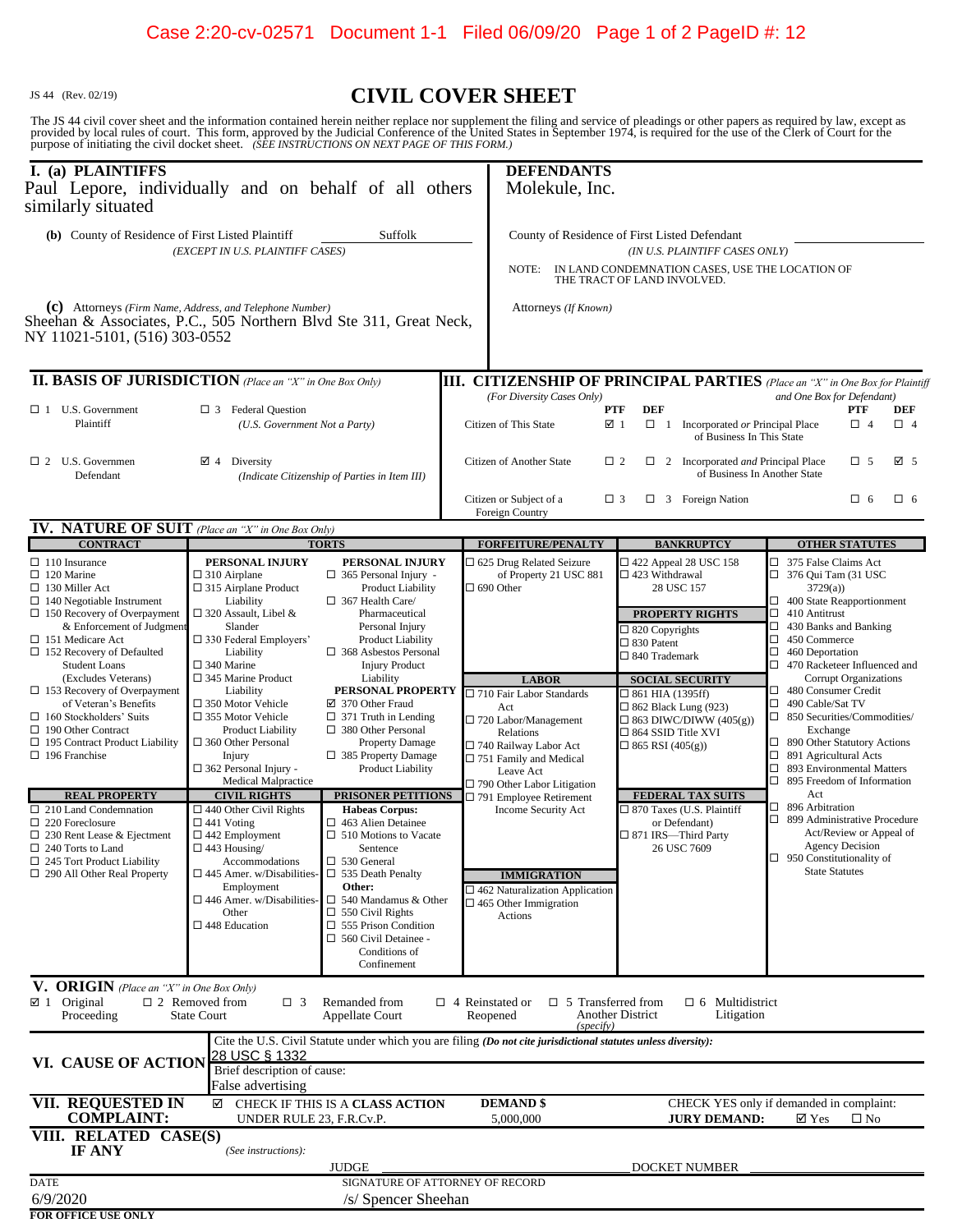# Case 2:20-cv-**02571 FLGATHON OF ARRIT BOOY 20 FLAGIBILITY** ageID #: 13

Local Arbitration Rule 83.7 provides that with certain exceptions, actions seeking money damages only in an amount not in excess of \$150,000, exclusive of interest and costs, are eligible for compulsory arbitration. The amount of damages is presumed to be below the threshold amount unless a certification to the contrary is filed.



compulsory arbitration for the following reason(s):

 $\overline{\underline{\mathsf{M}}}$ ☑  $\Box$ 

monetary damages sought are in excess of \$150,000, exclusive of interest and costs,

the complaint seeks injunctive relief,

the matter is otherwise ineligible for the following reason

## **DISCLOSURE STATEMENT - FEDERAL RULES CIVIL PROCEDURE 7.1**

Identify any parent corporation and any publicly held corporation that owns 10% or more or its stocks:

#### **RELATED CASE STATEMENT (Section VIII on the Front of this Form)**

Please list all cases that are arguably related pursuant to Division of Business Rule 50.3.1 in Section VIII on the front of this form. Rule 50.3.1 (a) provides that "A civil case is "related" to another civil case for purposes of this guideline when, because of the similarity of facts and legal issues or because the cases arise from the same transactions or events, a substantial saving of judicial resources is likely to result from assigning both cases to the same judge and magistrate judge." Rule 50.3.1 (b) provides that " A civil case shall not be deemed "related" to another civil case merely because the civil case: (A) involves identical legal issues, or (B) involves the same parties." Rule 50.3.1 (c) further provides that "Presumptively, and subject to the power of a judge to determine otherwise pursuant to paragraph (d), civil cases shall not be deemed to be "related" unless both cases are still pending before the court."

#### **NY-E DIVISION OF BUSINESS RULE 50.1(d)(2)**

| 1.)                                                                                                                                                                                                                                                                                                                                                                                                                                                                | County?                                                                                                   | Yes            | M   | No                                                        |   | Is the civil action being filed in the Eastern District removed from a New York State Court located in Nassau or Suffolk      |  |  |  |  |
|--------------------------------------------------------------------------------------------------------------------------------------------------------------------------------------------------------------------------------------------------------------------------------------------------------------------------------------------------------------------------------------------------------------------------------------------------------------------|-----------------------------------------------------------------------------------------------------------|----------------|-----|-----------------------------------------------------------|---|-------------------------------------------------------------------------------------------------------------------------------|--|--|--|--|
| 2.)                                                                                                                                                                                                                                                                                                                                                                                                                                                                | If you answered "no" above:<br>County?                                                                    | Yes<br>⊠       |     | No                                                        |   | a) Did the events or omissions giving rise to the claim or claims, or a substantial part thereof, occur in Nassau or Suffolk  |  |  |  |  |
|                                                                                                                                                                                                                                                                                                                                                                                                                                                                    | District?                                                                                                 | Yes<br>☑       |     | No                                                        |   | b) Did the events or omissions giving rise to the claim or claims, or a substantial part thereof, occur in the Eastern        |  |  |  |  |
|                                                                                                                                                                                                                                                                                                                                                                                                                                                                    | received:                                                                                                 |                |     |                                                           |   | c) If this is a Fair Debt Collection Practice Act case, specify the County in which the offending communication was           |  |  |  |  |
| If your answer to question 2 (b) is "No," does the defendant (or a majority of the defendants, if there is more than one) reside in Nassau or<br>Suffolk County, or, in an interpleader action, does the claimant (or a majority of the claimants, if there is more than one) reside in Nassau or<br>Suffolk County?<br>Yes<br>N <sub>0</sub><br>(Note: A corporation shall be considered a resident of the County in which it has the most significant contacts). |                                                                                                           |                |     |                                                           |   |                                                                                                                               |  |  |  |  |
| <b>BAR ADMISSION</b>                                                                                                                                                                                                                                                                                                                                                                                                                                               |                                                                                                           |                |     |                                                           |   |                                                                                                                               |  |  |  |  |
|                                                                                                                                                                                                                                                                                                                                                                                                                                                                    |                                                                                                           | ☑              |     |                                                           |   | I am currently admitted in the Eastern District of New York and currently a member in good standing of the bar of this court. |  |  |  |  |
|                                                                                                                                                                                                                                                                                                                                                                                                                                                                    |                                                                                                           |                | Yes |                                                           |   | No                                                                                                                            |  |  |  |  |
|                                                                                                                                                                                                                                                                                                                                                                                                                                                                    | Are you currently the subject of any disciplinary action (s) in this or any other state or federal court? |                |     |                                                           |   |                                                                                                                               |  |  |  |  |
|                                                                                                                                                                                                                                                                                                                                                                                                                                                                    |                                                                                                           | $\blacksquare$ | Yes | (If yes, please explain                                   | ⊻ | <b>No</b>                                                                                                                     |  |  |  |  |
|                                                                                                                                                                                                                                                                                                                                                                                                                                                                    |                                                                                                           |                |     |                                                           |   |                                                                                                                               |  |  |  |  |
|                                                                                                                                                                                                                                                                                                                                                                                                                                                                    |                                                                                                           |                |     | I certify the accuracy of all information provided above. |   |                                                                                                                               |  |  |  |  |
|                                                                                                                                                                                                                                                                                                                                                                                                                                                                    | Signature: /s/Spencer Sheehan                                                                             |                |     |                                                           |   |                                                                                                                               |  |  |  |  |

Last Modified: 11/27/2017